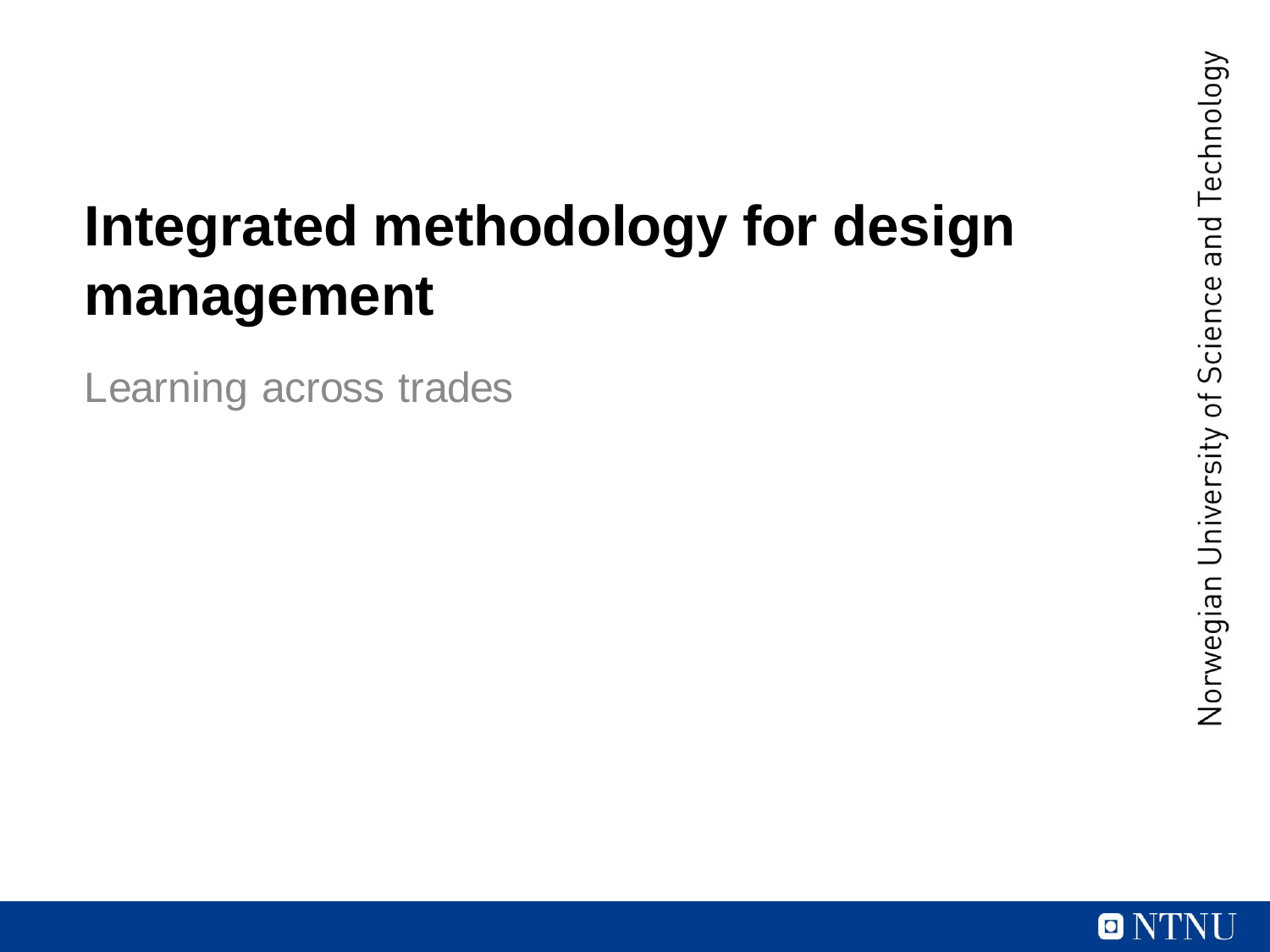### **Integrated Methodology For Design Management – a Research Project**

- $\cdot$  01.10.13 01.10.17
- Partners:
	- The Norwegian University of Science and Technology
		- Department of Architectural Design and Management
		- Department of Civil and Transport Engineering
		- Social Research
	- University of Agder
		- Department of Working Life and Innovation
	- Veidekke
	- Cowi
	- Nymo
	- Ulstein International



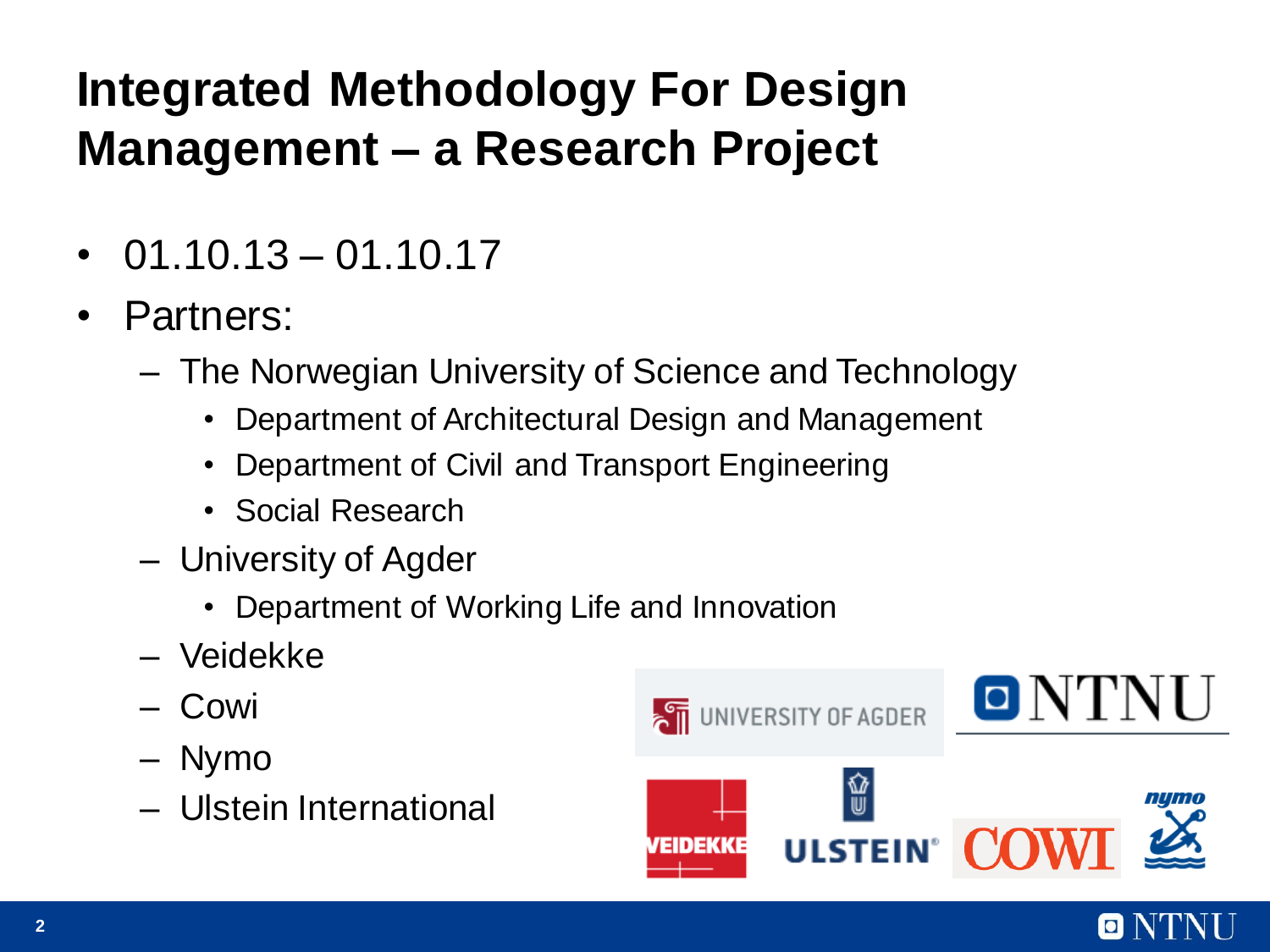

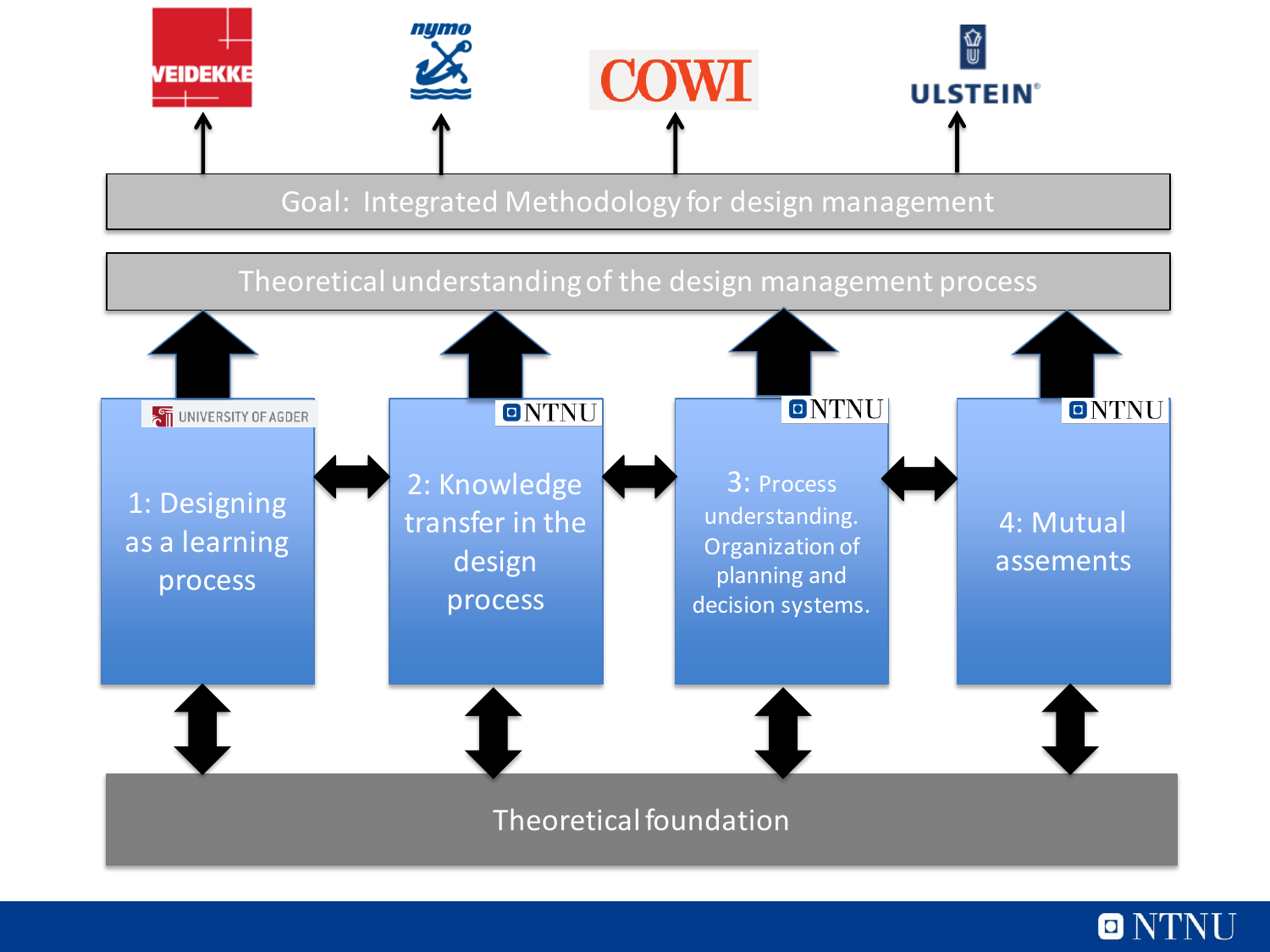









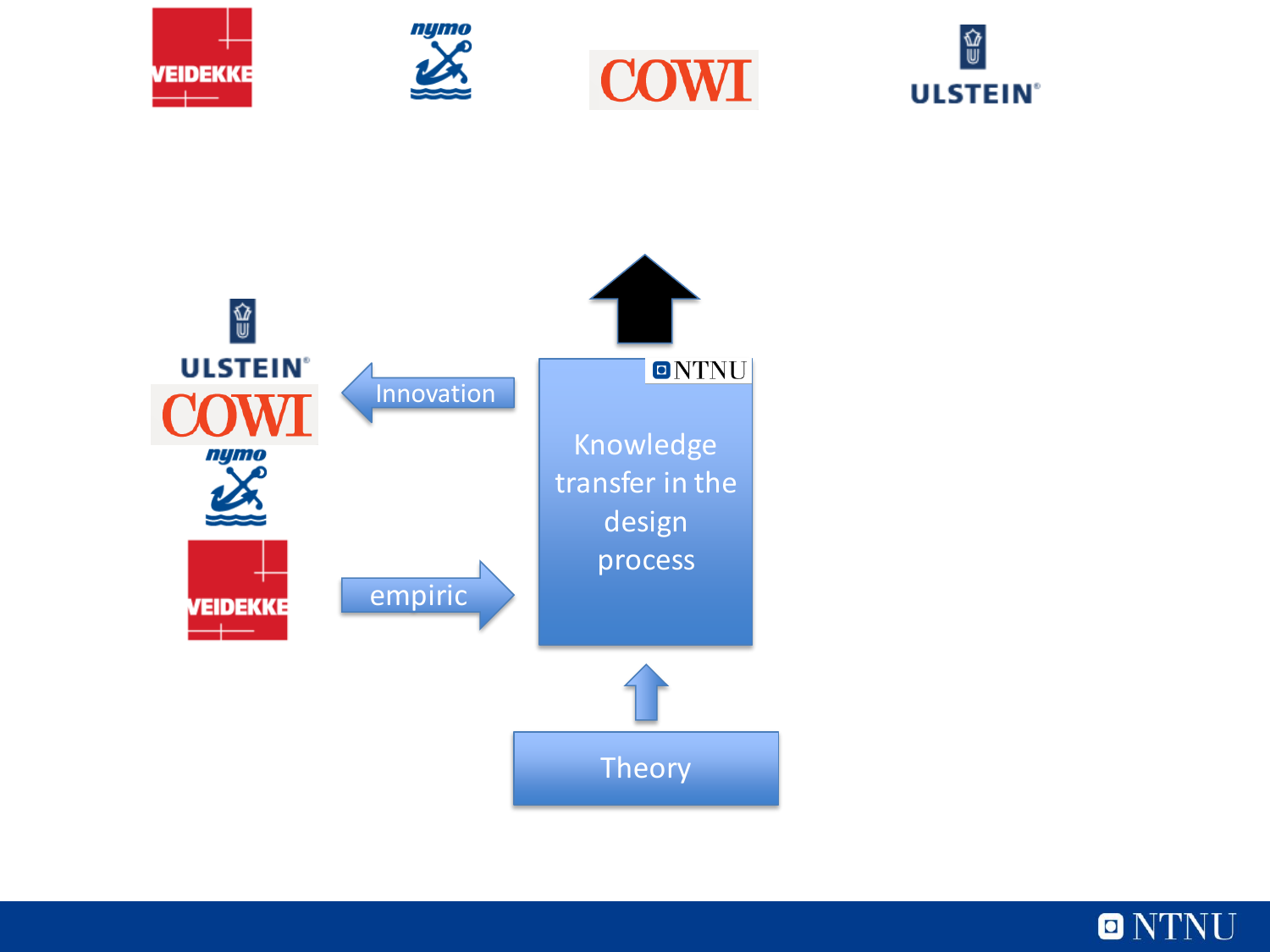# **Learning Across Trades**

- Design Management in different trades
- Complexity of Design management

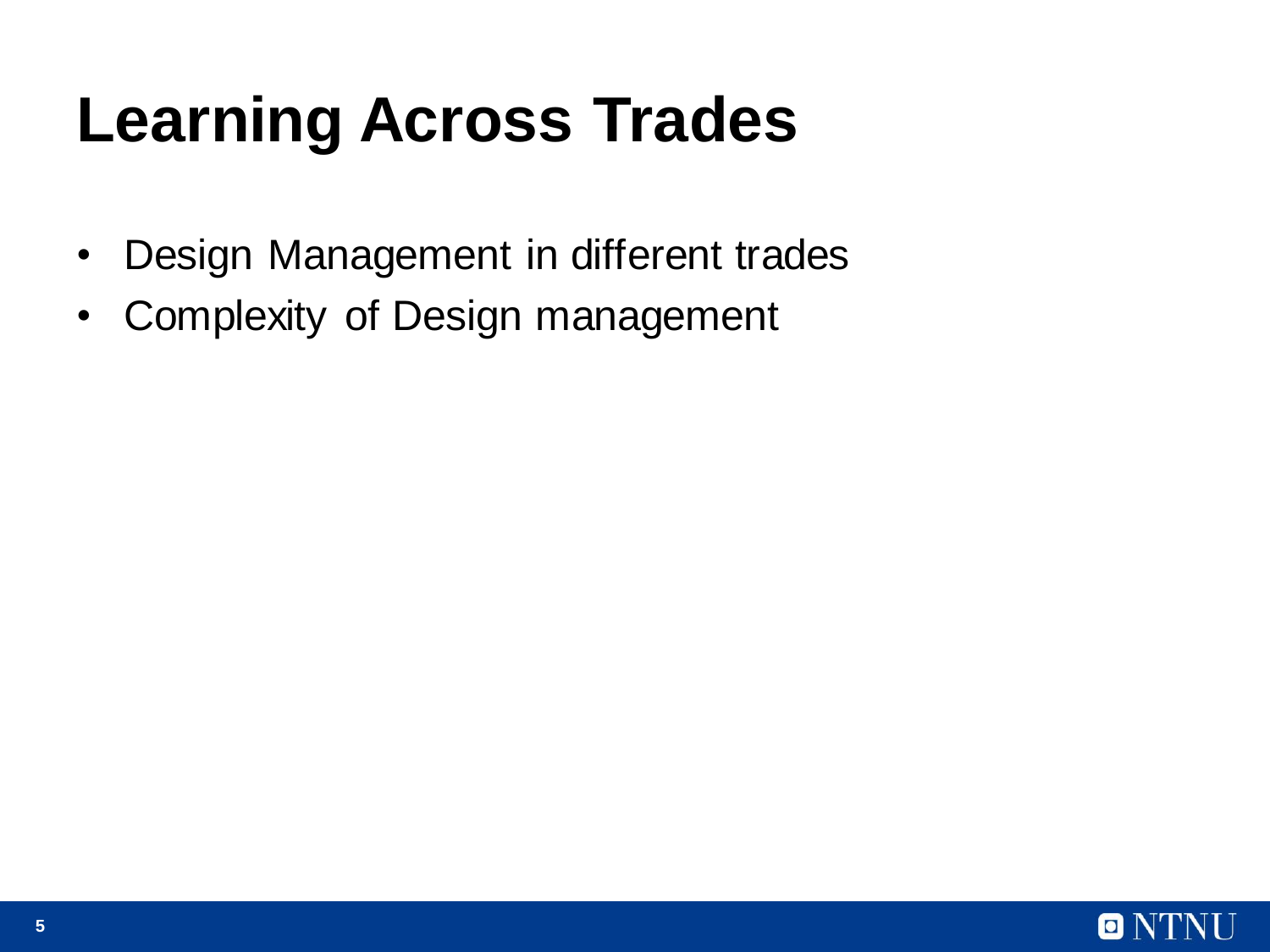Adapted from Bell&Kozlowski(2002)



| Interdependence   | Pooled          | Sequential   | Reciprocal       | Intensive                        |
|-------------------|-----------------|--------------|------------------|----------------------------------|
| Coordination      | Standardization | Plan         | Mutal adjustment | Mutal adjustment/<br>negotiation |
| Design management |                 | Last Planner | <b>VDC</b>       | <b>VDC</b>                       |

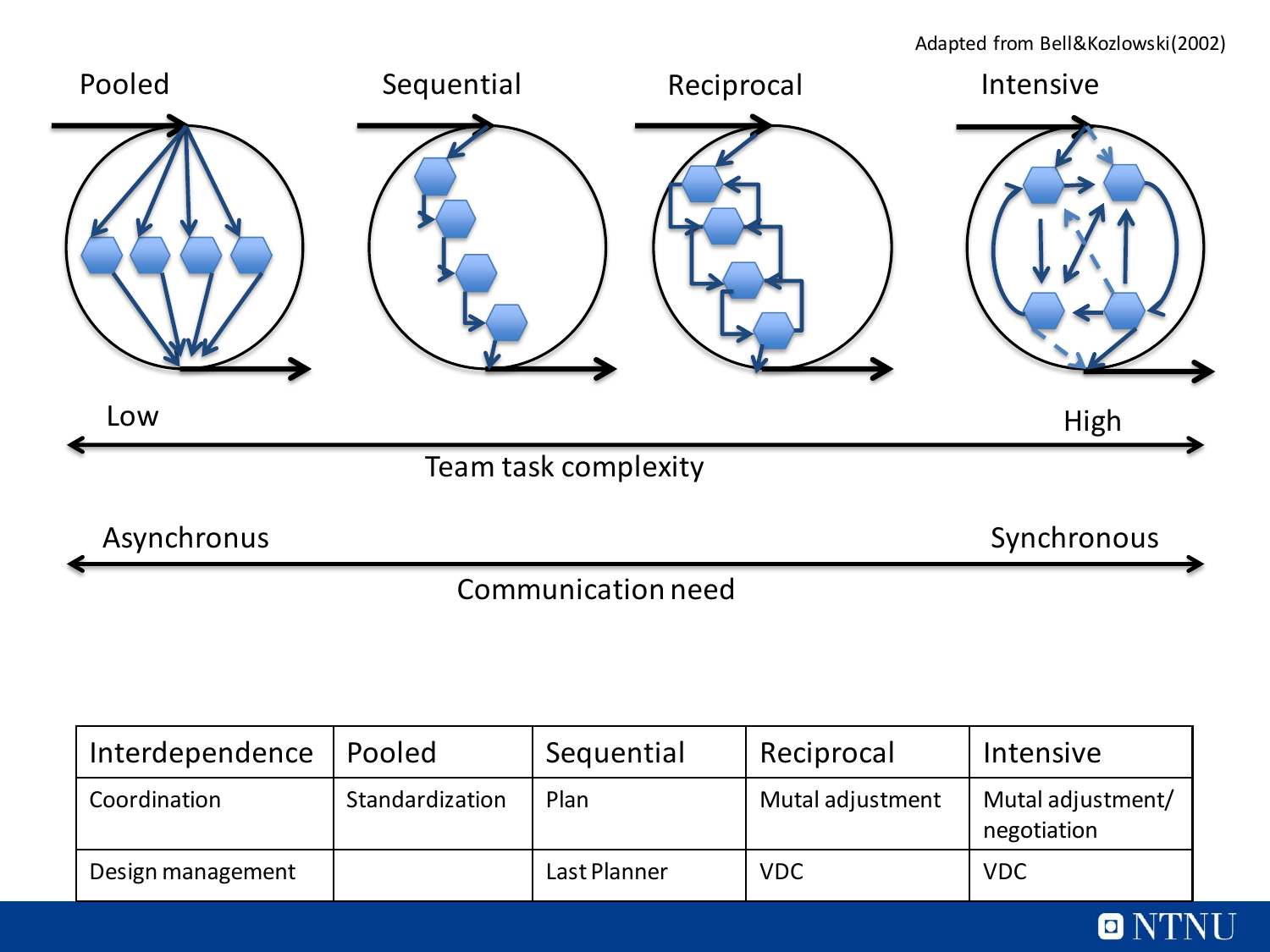## **Key characteristics of the trades**

|                             | <b>AEC</b>     | <b>OFFSHORE</b> | <b>SHIP-BUILDING</b> |
|-----------------------------|----------------|-----------------|----------------------|
| Project-based production    | Yes            | Yes             | Yes                  |
| Unique products             | Yes            | Yes             | Yes                  |
| Use of Sub contractors      | Yes            | Yes             | Yes                  |
| Own design team             | No             | Mostly          | Mostly               |
| Common production site      | N <sub>o</sub> | Yes             | Yes                  |
| Prefabriction               | Some           | Yes             | Yes                  |
| Contracts                   | DB             | <b>EPC</b>      | <b>EPC</b>           |
| Competition                 | Local          | Global          | Global               |
| <b>Professional Clients</b> | Mostly         | Yes             | Yes                  |
|                             |                |                 |                      |

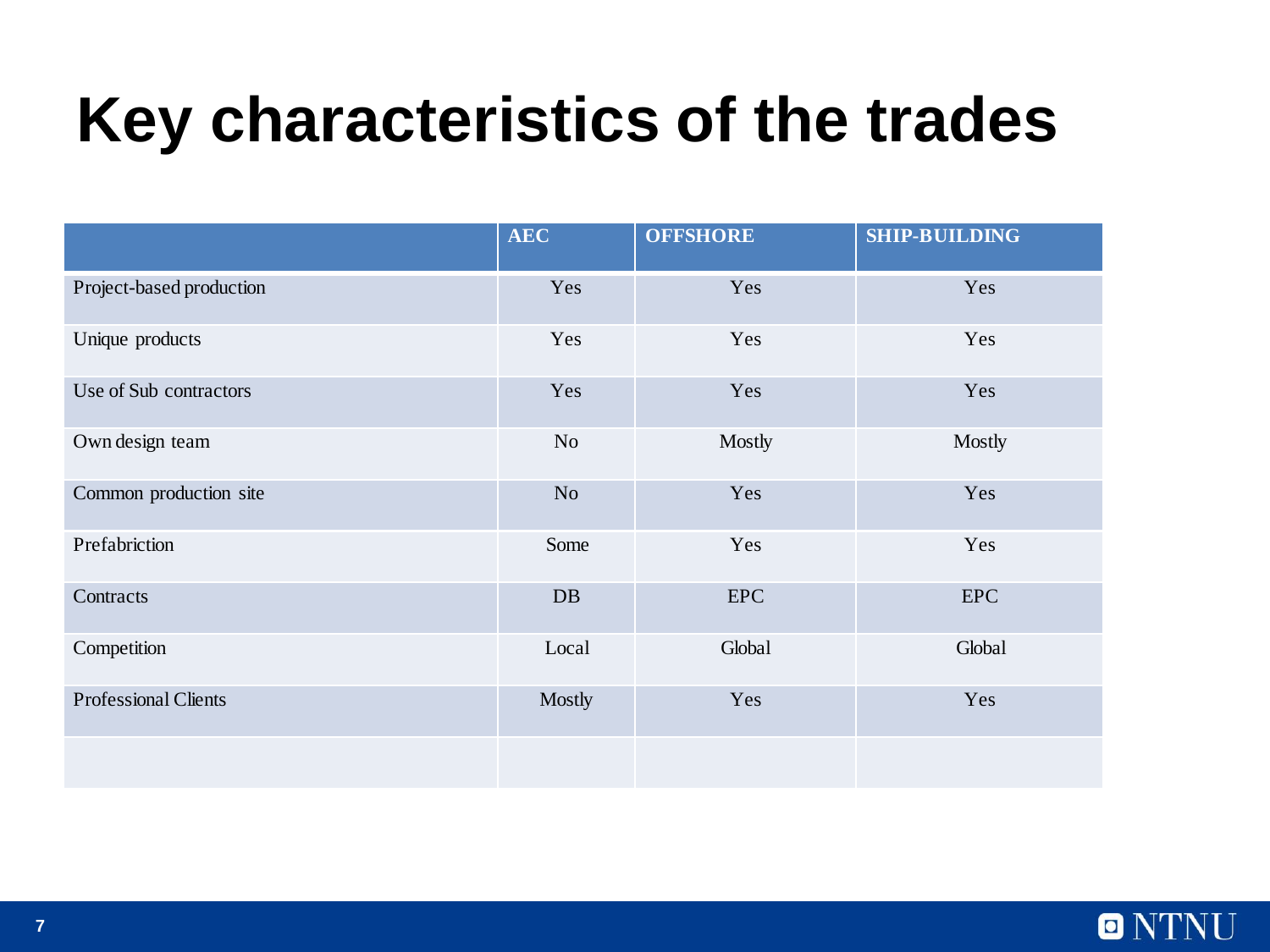## **The design process in the different trades**